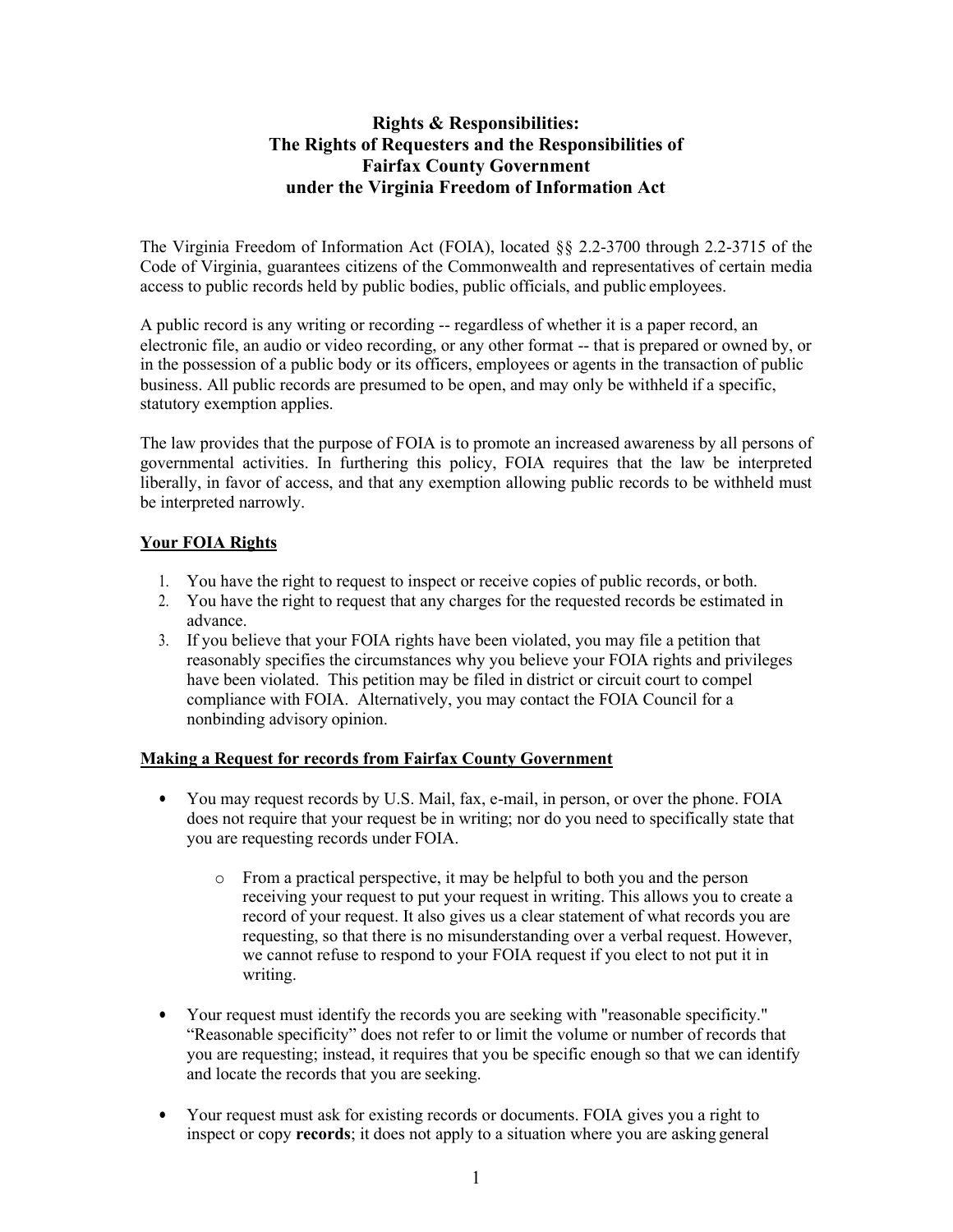questions about the work of the County or any County agencies; nor does it require the County to create a record that does not exist.

- You may choose to receive electronic records in the format used by County of Fairfax in the regular course of business.
	- o For example, if you are requesting records maintained in an Excel database, you may elect to receive those records electronically, via e-mail or on a computer disk, or to receive a printed copy of those records.
- If we have questions about your request, please cooperate with staff's efforts to clarify the type of records that you are seeking, or to attempt to reach a reasonable agreement about a response to a large request. Making a FOIA request is not an adversarial process; we may need to discuss your request with you to ensure that we understand what records you are seeking.

### **Fairfax County Government's Responsibilities in Responding to Your Request**

- Fairfax County must respond to your request within five working days of receiving it. "Day One" is considered the first working day after your request is received. The five- day time period does not include weekends, holidays, or days when the County Government is closed.
- You do not have to state why you want the records before we respond to your request. FOIA does, however, allow public bodies to require you to provide your name and legal address prior to processing your request.
- In most circumstances, FOIA requires that a public body make one of the following responses to your request within the five-day time period:
	- 1) We provide you with the records that you have requested in their entirety.
	- 2) We withhold all the records that you have requested, because all the records are subject to a specific statutory exemption. If all the records are being withheld, we must send you a response in writing. That writing must identify the volume and subject matter of the records that are exempt and state the specific section of the Code of Virginia that authorizes that exemption.
	- 3) We provide some of the records that you have requested, but exempt other records. We cannot redact an entire record if only a portion of it is subject to an exemption. In that instance, we may redact the portion of the record that is exempt and must provide you with the remainder of the record. We must provide you with a written response stating the specific section of the Code of Virginia that allows us to exempt portions of the requested records.
	- 4) We inform you in writing that the requested records cannot be found or do not exist. However, if we know that another public body has the requested records, we must include contact information for the other public body in our response to you.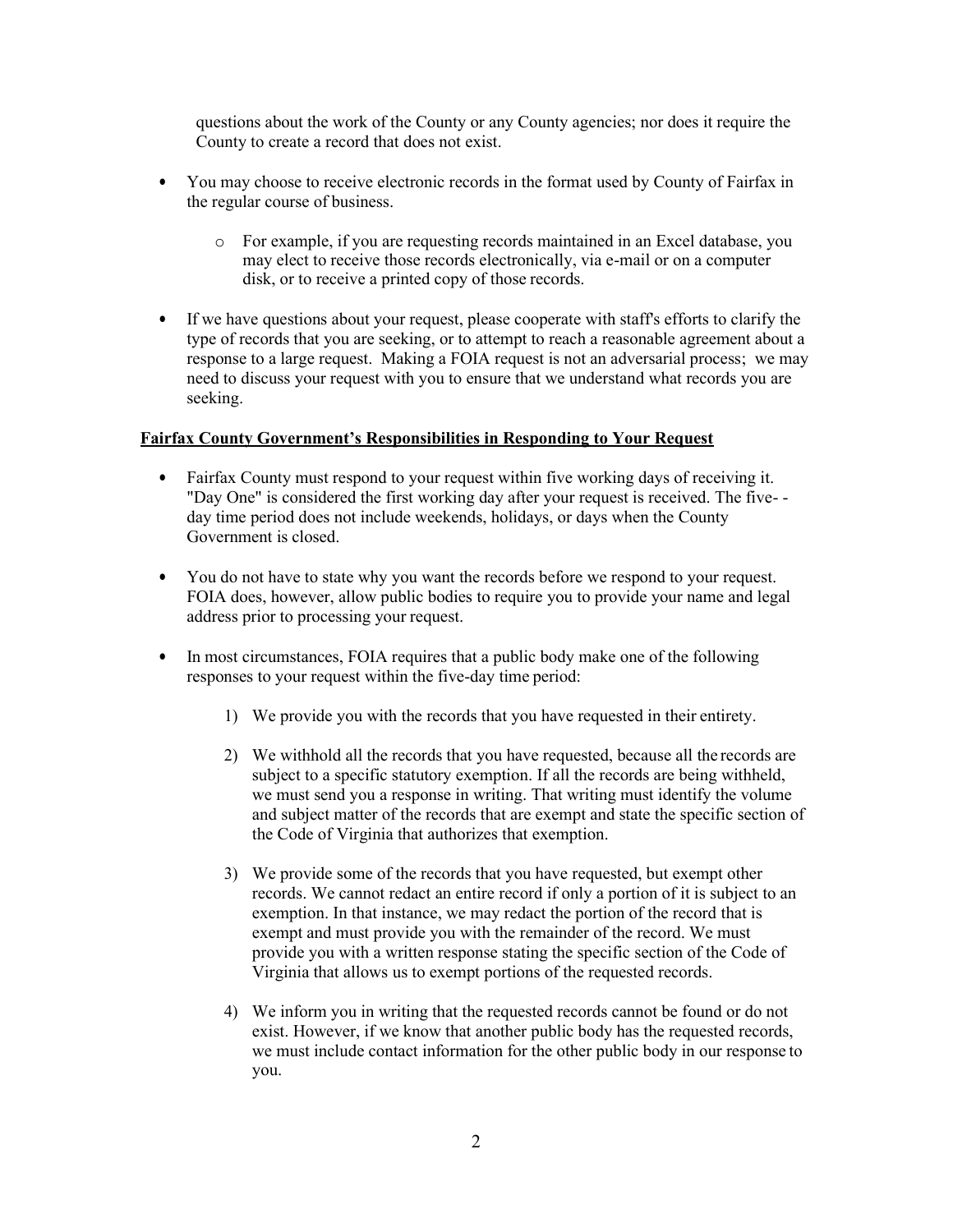- 5) If it is practically impossible for the County to respond to your request within the five-day time period, we must state this in writing, explaining the conditions that make the response impossible. This provides the County seven additional working days to respond to your request, giving us a total of 12 working days to respond to your request.
- If you make a request for a very large number of records or the nature of the request is such that the County cannot provide the records to you within 12 working days without disrupting our other organizational responsibilities, we may petition the court for additional time to respond to your request. However, FOIA requires that we make a reasonable effort to reach an agreement with you concerning the production of the records before we go to court to ask for more time.

## **Costs**

- The County may make reasonable charges not to exceed its actual cost incurred in accessing, duplicating, supplying, or searching for the requested records. The County may not impose any extraneous, intermediary, or surplus fees or expenses to recoup the general costs associated with creating or maintaining records or transacting the general business of the public body. Any duplicating fee charged by the County cannot exceed the actual cost of duplication.
- You may have to pay for the records that you request from Fairfax County. FOIA allows us to charge for the actual costs of responding to FOIA requests. This may include items like staff time spent searching for the requested records, copying costs, or any other costs directly related to supplying the requested records. It cannot include general overhead costs.
- If we estimate that it will cost more than \$200 to respond to your request, we may require you to pay a deposit, not to exceed the amount of the estimate, before proceeding with your request. The five working days that we have to respond to your request does not include the time between when we ask for a deposit and when you respond.
- You may request that we estimate in advance the charges for supplying the records that you have requested. This will allow you to know about any costs upfront or give you the opportunity to modify your request to lower the estimated costs.
- If you owe us money from a previous FOIA request that has remained unpaid for more than 30 days, Fairfax County may require payment of the past-due bill before it will respond to your new FOIA request.

### **Types of records**

The following is a general description of records types held by Fairfax County:

- administrative
- election
- fiscal
- land development
- legislative
- medical